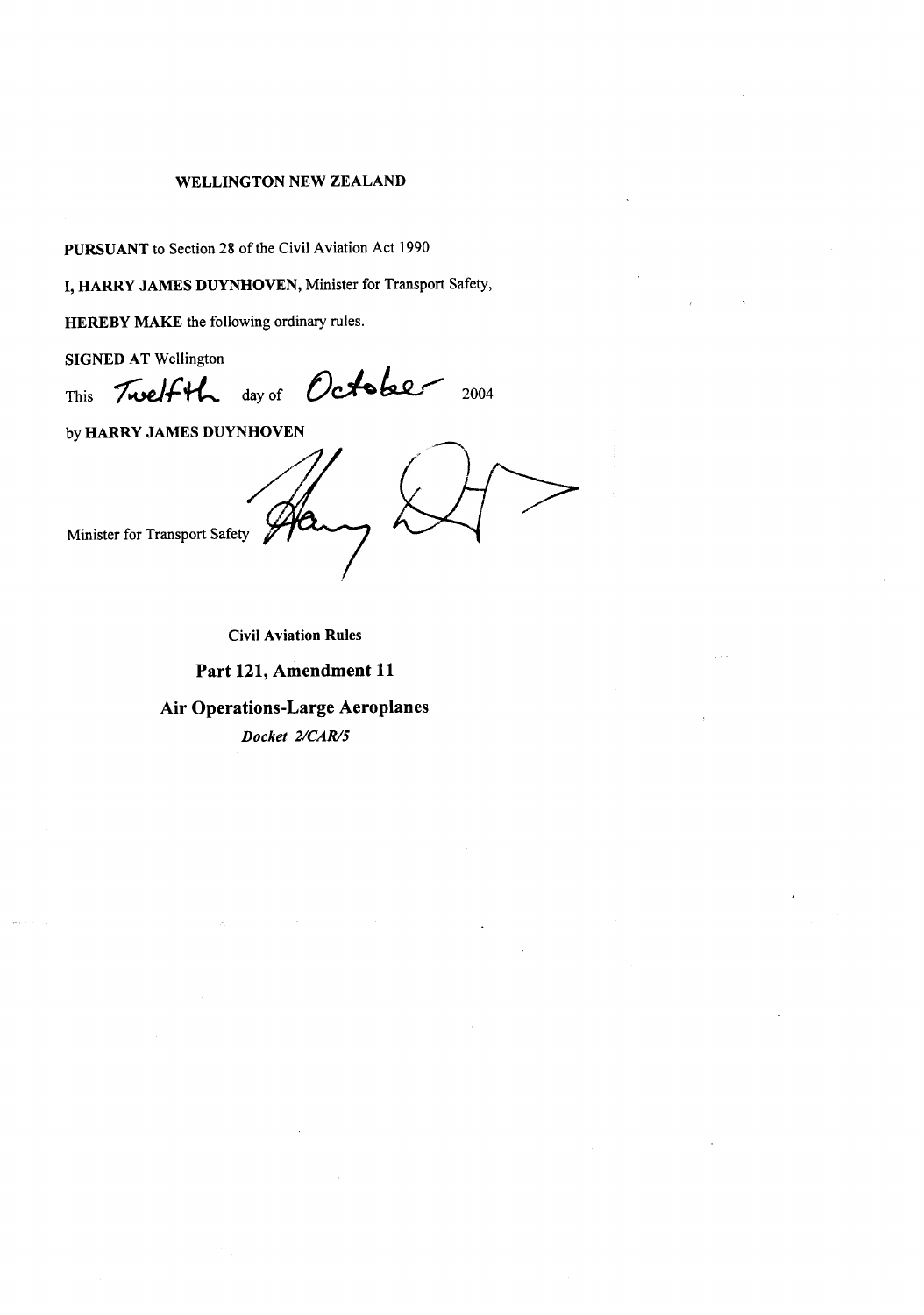## **Contents**

### **Subpart E** - Weight and Balance

#### **Consultation details**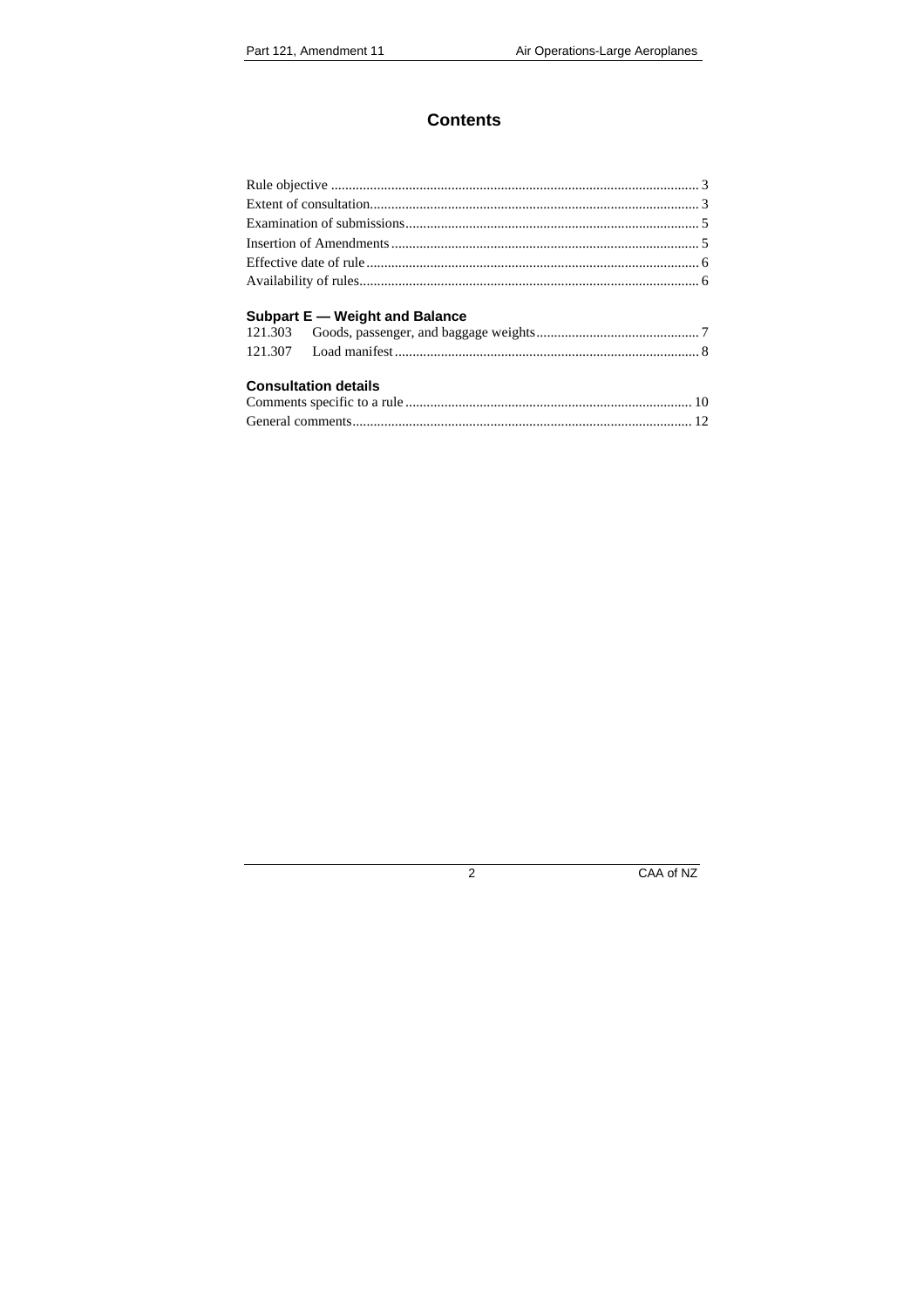## **Rule objective**

The objective of Amendment 11 to Part 121 is to provide additional flexibility for air operators to establish the total weights of passengers, crew members, and checked baggage carried on aeroplanes. This additional flexibility includes the use of prescribed standard weights for passengers and crew members as well as provision for the operator to establish their own standard weight for crew members, and for checked baggage under particular circumstances.

### **Extent of consultation**

In May 1999 petition 99/PET/27-*Goods, passengers and baggage weights* was published in the Civil Aviation Rules Register Information Leaflet (CARRIL) for public comment. The petition called for an amendment to the Civil Aviation Rules because the adult standard passenger weight of 77 kg, established in 1958, that was prescribed in the rules needed to be updated to a more appropriate figure of 82 kg. A second petition 99/PET/6 also requested an amendment to the rules to allow standard weights to be used for crew members and for checked baggage to provide greater flexibility for the operator.

In December 1999 NFO Research carried out a survey of passenger weights on behalf of the CAA. The survey established the adult mean passenger weight with carry-on baggage should be 85 kg.

In August 2001 a CAA/Industry Technical Study Group (TSG) was established to develop a rule amendment proposal.

The TSG was split into two sub-groups, one concentrating on the issues relating to Parts 121 and 125 for large and medium size aeroplanes, and the second dealing with Part 135 for helicopters and small aeroplanes. These sub-groups met twice each, in September and November 2001, with matters arising from the meetings being developed through comprehensive email debate. The Part 121/125 TSG met in Wellington, and the Part 135 TSG met in Timaru and Tekapo to reduce the cost for industry participation.

A Notice of Proposed Rule Making (NPRM 02-05) was published for public comment in April 2002 and contained the proposed rule amendments to Parts 121, 125, 135 and 1. This NPRM was issued under Docket 2/CAR/5, and advertised in the daily newspapers in the five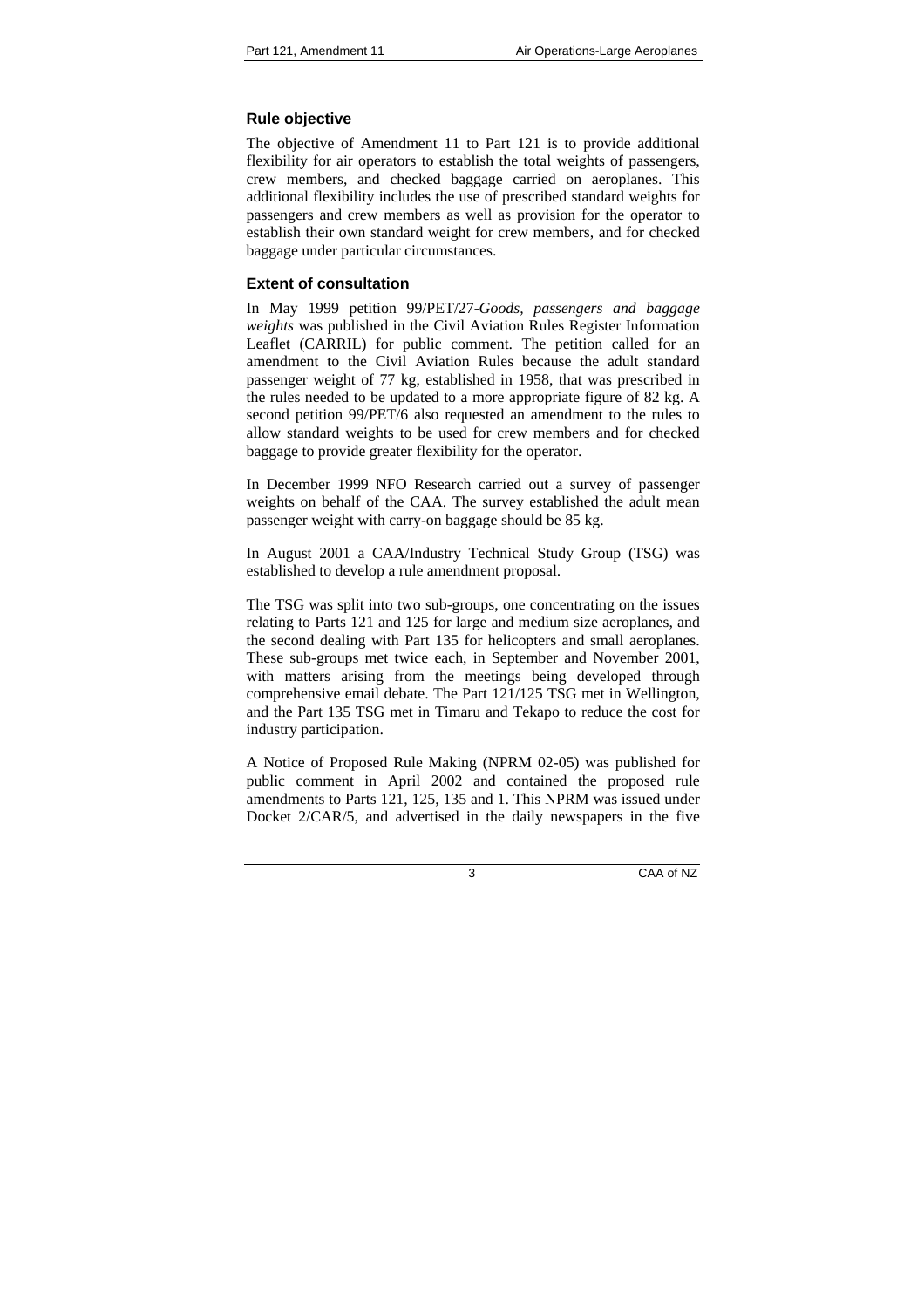main provincial centres on  $13<sup>th</sup>$  April 2002 and in the Gazette on  $11<sup>th</sup>$ April 2002. A period of 40 days was allowed for submissions on the proposed rules. Following a request from 2 parties the time for making submissions was extended by another 2 weeks. Twelve written submissions were received on the NPRM.

The Environmental Risk Management Authority was not consulted on the proposed amendments as the amendments do not contain any issues that are relevant to the Authority.

The Office of the Human Rights Commission was consulted to determine whether the proposed rules might conflict with the human rights legislation. The Commissioner noted that a discrimination issue could arise if individual passengers needed to be weighed but if all passengers on a flight needed to be weighed then there should not be an issue.

The CAA considered the submissions on the NPRM and developed a draft final rule that was forwarded to TSG members on 23 August 2002 for comment.

Copies of the draft final rule were also sent on 23 September 2002 to those individuals and organisations who responded to the NPRM for their comment.

In October 2002, the Aviation Industry Association (AIA) wrote to the CAA expressing concerns about the content of the draft final rule. The CAA met with representatives from the AIA on 29 November 2002 to discuss the AIA concerns. Agreement was reached on some technical changes including the removal of prescribed standard weights from Part 135.

In February 2003 the CAA published NPRM Supplement 02-05 that detailed the agreed changes to the rule proposal and requested comment from the wider aviation community.

Two responses were received to the NPRM Supplement, these came from NZALPA and AIA.

Further discussions with NZALPA and AIA resulted in a further simplification of the proposed rules including the removal of the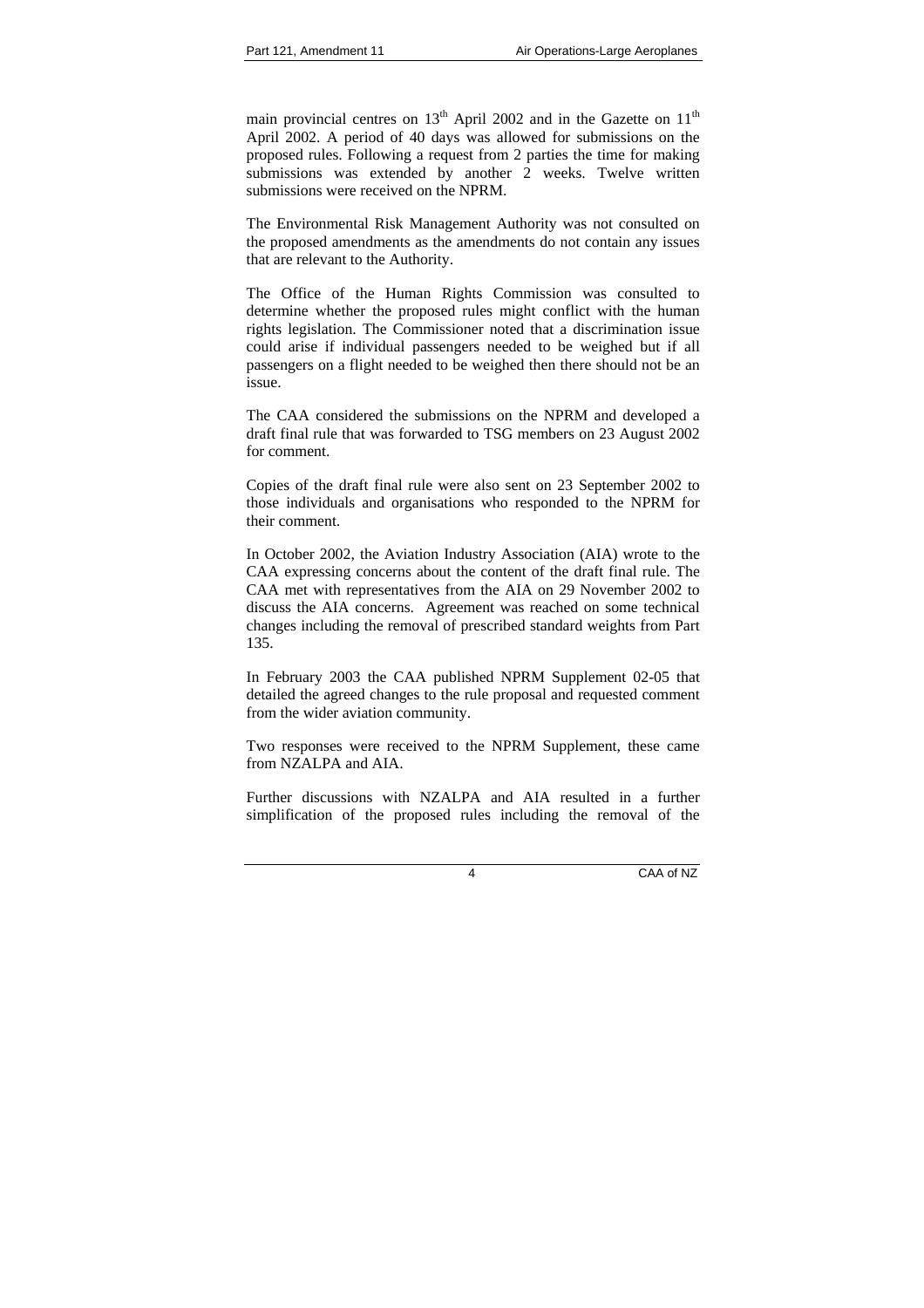proposed matrix of standard passenger weights from rule Parts 121 and 125. NZALPA questioned the ability of operators to develop the necessary procedures to warrant the use of standard or exposition weights and CAA's ability to effectively monitor the implementation of the procedures.

The AIA did not accept that the mean passenger weight derived from the 1999 survey of passenger weights was the appropriate weight to specify in the rule amendments. It was agreed, in consultation with other TSG members, that the results of a new survey of passenger weights would be appropriate to incorporate into the final rule amendment for Parts 121 and 125.

In September 2003 an amended draft final rule proposal was sent to twenty two industry members, placed on the CAA website and notified in the CARRIL to inform interested parties of the final rule proposal and that the final rule proposal would be updated with the standard weight arising from the 2003 survey of passenger weights.

At the same time, following further consultation with industry on a terms of reference for a passenger survey, the CAA engaged NFO New Zealand to conduct a comprehensive survey of passenger weights for operations conducted under Parts 121, 125, and 135. The survey for the Part 121 and 125 operations was completed in November 2003 and the Part 135 survey was completed in March 2004.

The rule as amended including editorial and format changes was then referred to Parliament's Regulations Review Committee, before being signed by the Minister for Transport Safety.

### **Examination of submissions**

Submissions may be examined by application to the Docket Clerk at the Civil Aviation Authority between 8:30 am and 4:30 pm on weekdays, except statutory holidays.

### **Insertion of Amendments**

The amendments to the rules in this Part are reflected by the revocation of the existing rules and insertion of new rules.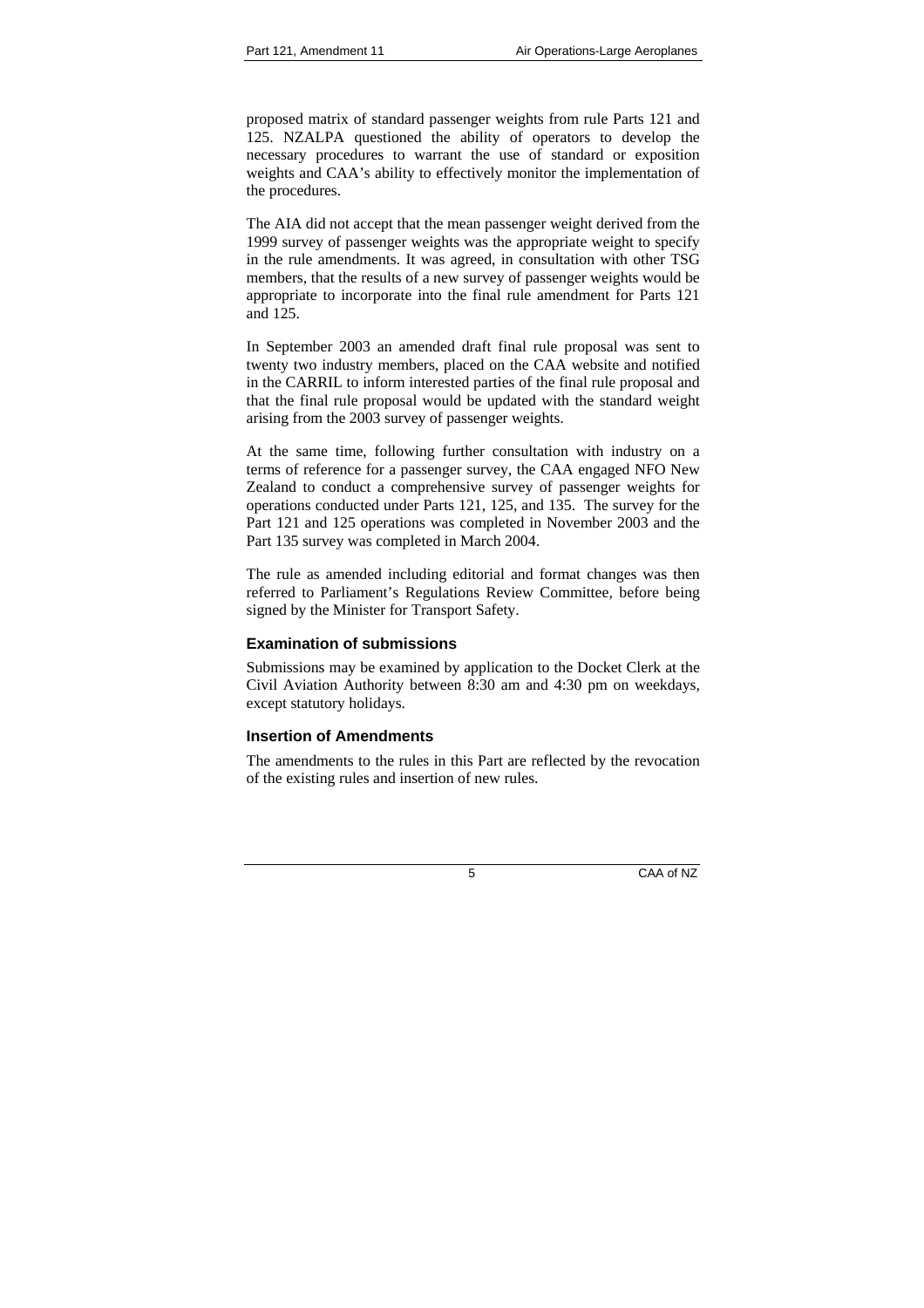### **Effective date of rule**

Amendment 11 to Part 121 comes into force on 25 November 2004.

### **Availability of rules**

Civil Aviation Rules are available from–

CAA web site: http://www.caa.govt.nz/ Freephone: 0800 GET RULES (0800 438 785)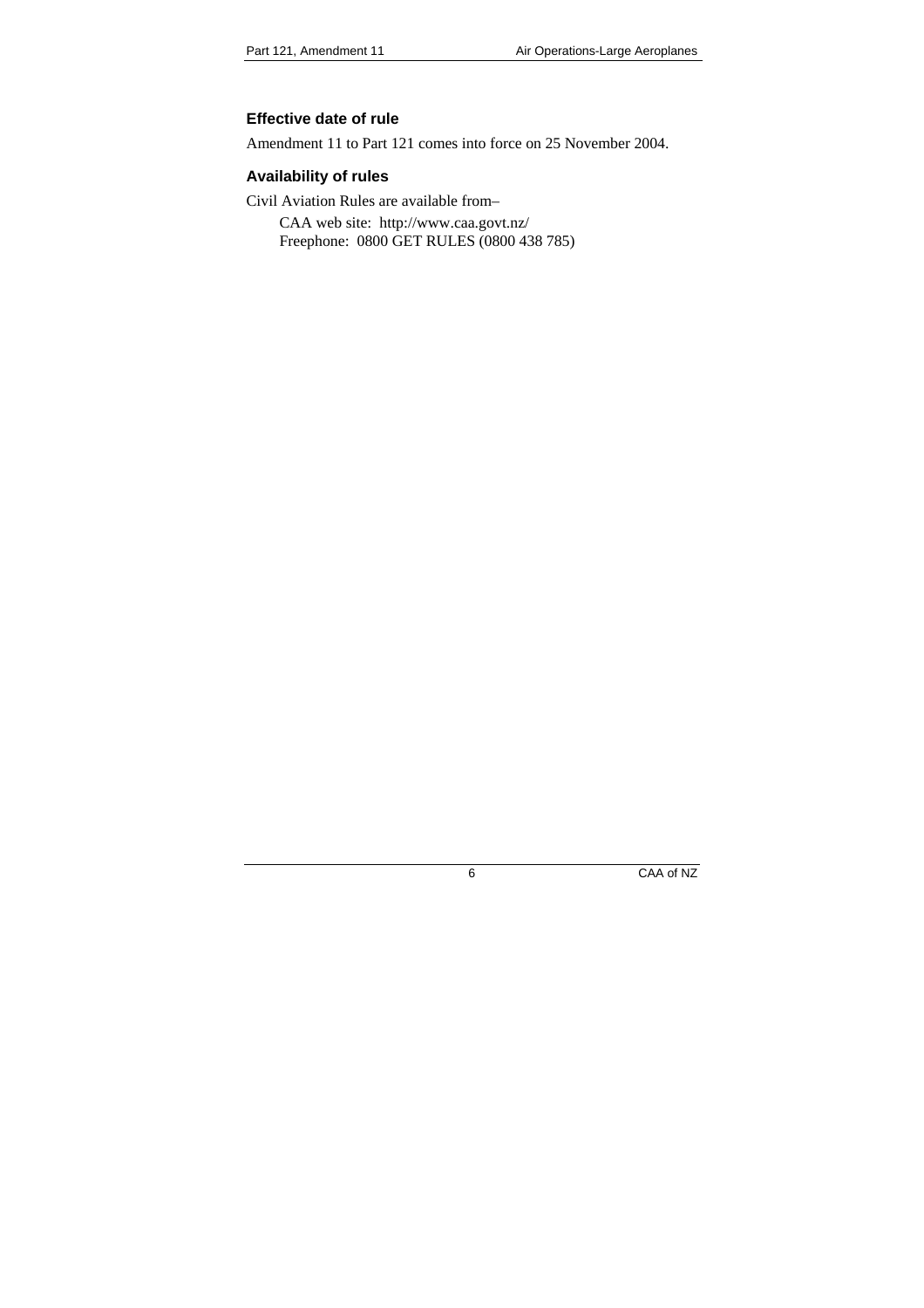## **Subpart E — Weight and Balance**

**Rule 121.303** *is revoked and the following new rule is inserted:* 

### **121.303 Goods, passenger, and baggage weights**

(a) Subject to paragraphs (b), (c), and (d), a holder of an air operator certificate must ensure that for every air operation conducted under the authority of the certificate the weights of the following items that are carried on the aeroplane are established:

- (1) the total actual weight of goods, excluding baggage:
- (2) the total weight of passengers and their carry-on baggage:
- (3) the total weight of crew members and their carry-on baggage:
- (4) the total weight of checked baggage.

(b) The total weight of passengers and their carry-on baggage must be established by using only 1 of the following:

- (1) the actual weight of every passenger and their carry-on baggage:
- (2) a standard weight for every passenger and their carry-on baggage that is established by the certificate holder and detailed in the certificate holder's exposition:
- (3) the following applicable standard weight for every passenger and their carry-on baggage:
	- (i) 15 kg for a child under 2 years of age:
	- (ii) 46 kg for a child of the age of 2 years and under the age of 13 years:
	- (iii) 86 kg for a person of or over the age of 13 years.

(c) The total weight of crew members and their carry-on baggage must be established by using only 1 of the following: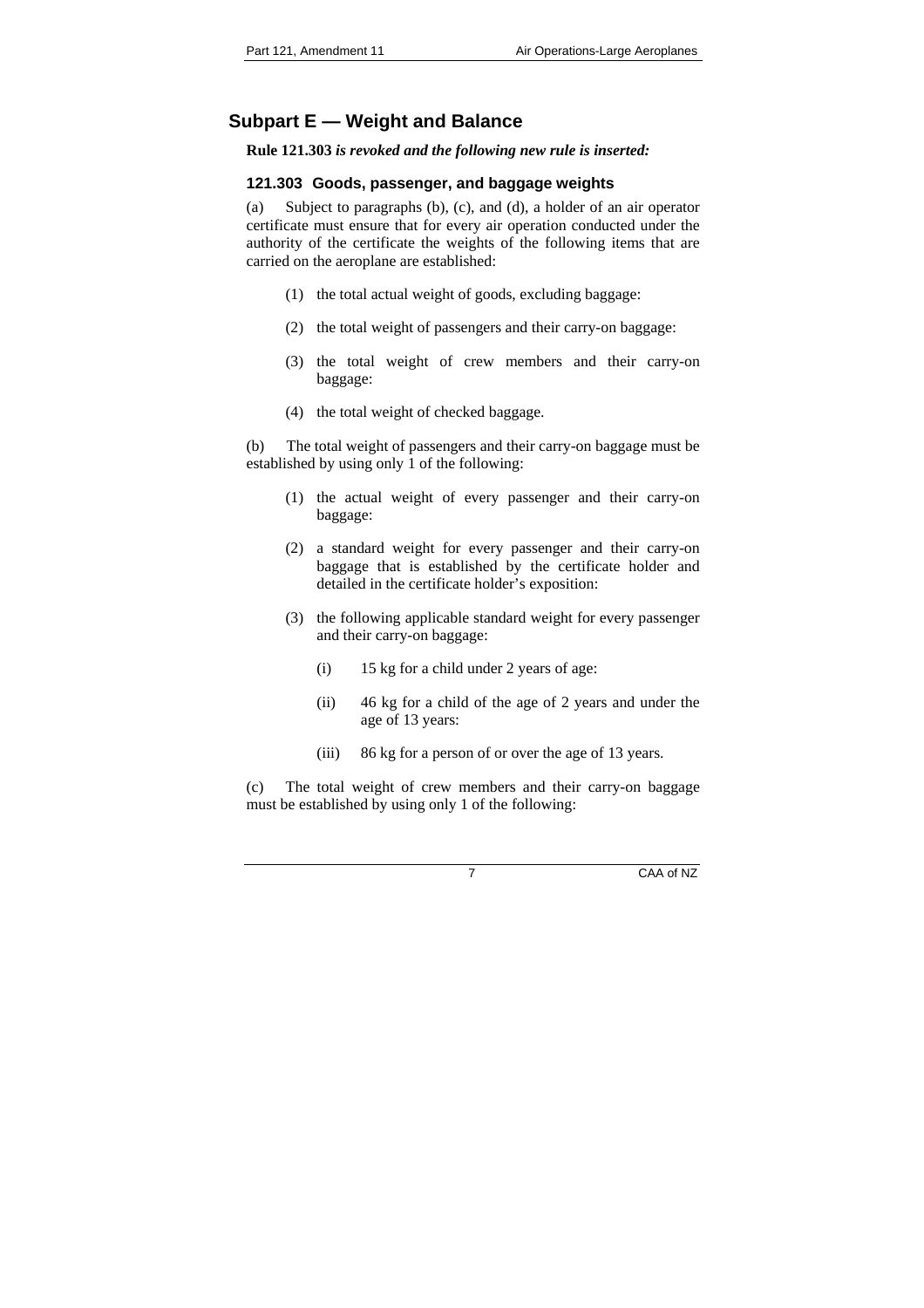- (1) the actual weight of every crew member and their carry-on baggage:
- (2) a standard weight for every crew member and their carry-on baggage that is established by the certificate holder and detailed in the certificate holder's exposition:
- (3) a standard weight of 86 kg for every crew member and their carry-on baggage.
- (d) The weight of checked baggage must be established by using—
	- (1) the actual weight of the baggage; or
	- (2) for international flights originating outside New Zealand where actual weights are unable to be obtained, a standard weight that is established by the certificate holder and detailed in the certificate holder's exposition.

(e) A certificate holder who intends to establish a standard weight to be detailed in the certificate holder's exposition for use under paragraphs (b)(2), (c)(2), or (d)(2) must establish the respective standard weight in accordance with a survey programme that is acceptable to the Director.

(f) A certificate holder who intends to use a standard weight for passengers under paragraphs  $(b)(2)$  or  $(b)(3)$ , or for crew members under paragraphs  $(c)(2)$  or  $(c)(3)$  must establish procedures that are acceptable to the Director to ensure that, if the weight of a passenger or crew member with their carry-on baggage is clearly greater than the applicable standard weight being used, a weight that is more representative of the actual weight of the person and their carry-on baggage is used.

### **Rule 121.307** *is revoked and the following new rule is inserted:*

### **121.307 Load manifest**

A holder of an air operator certificate must ensure that —

(1) a load manifest is completed before every air operation; and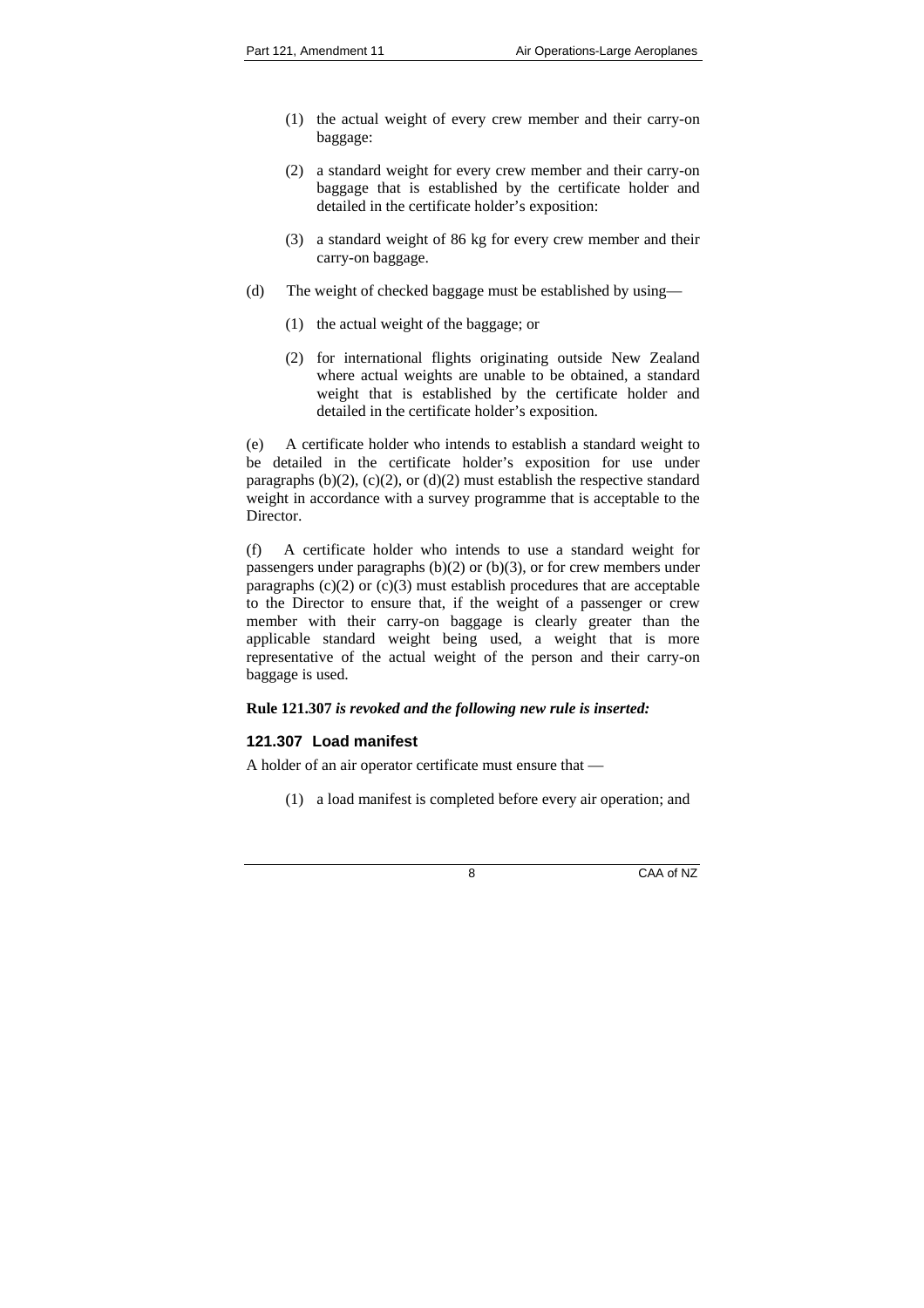- (2) the load manifest is certified by the pilot-in-command; and
- (3) the following details are accurately recorded on the load manifest:
	- (i) the name of the pilot-in-command, except where this is recorded by the certificate holder in another document:
	- (ii) the date of the operation:
	- (iii) the aeroplane type and registration mark:
	- (iv) the name or identification of the departure and destination aerodromes:
	- (v) the flight number or estimated time of departure:
	- (vi) the surnames and initials of every crew member and passengers, except where these details are recorded by the certificate holder in another document:
	- (vii) the total empty weight of the aeroplane, the total weight of any removable equipment, the total weight of consumables, and the total weight of crew members:
	- (viii) the total weight of passengers and their carry-on baggage, the total weight of goods, the total weight of checked baggage, and the total weight of usable fuel:
	- (ix) the take-off weight of the aeroplane:
	- (x) evidence that the centre of gravity of the aeroplane is within the limits specified in the flight manual:
	- (xi) the maximum allowable weights for the operation including zero fuel weight, take-off weight, and landing weight:
	- (xii) the total of any weight adjustments made under rule 121.303(f).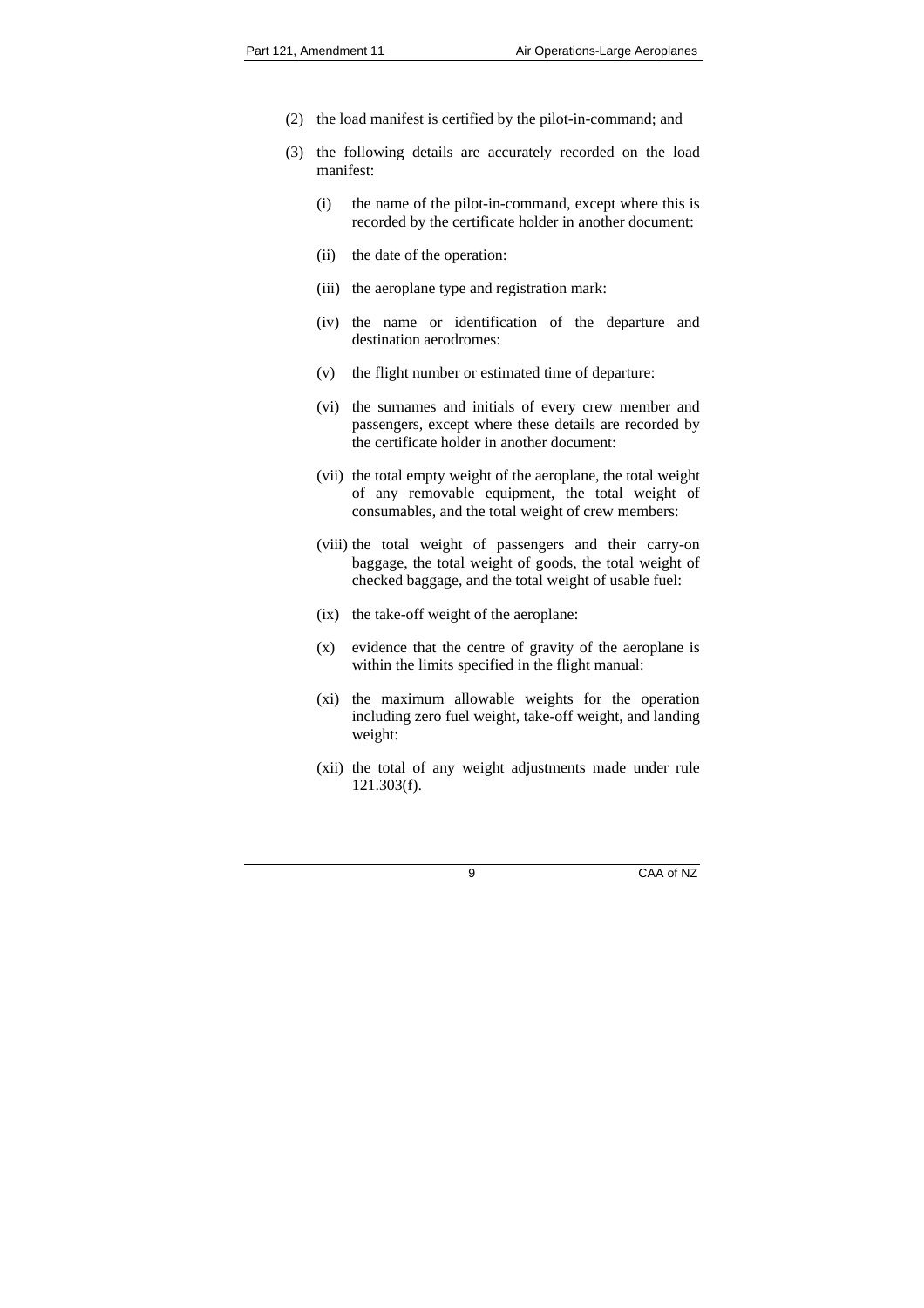# **Consultation details**

(This statement does not form part of the rules contained in Part 121. It provides details of the consultation undertaken in making the rule.)

### **Comments specific to a rule**

### **Part 1**

No comments were received on the definition amendments contained in Part 1.

### **Part 121**

**NZALPA** questioned whether the true meaning of the terms 'establish' and 'actual' can be met by any other means than the use of mechanical devices such as scales, weighbridge etc.

**CAA comment:**- The rule wording for the certificate holder to establish the actual weights for goods, baggage, passengers and crew implies that weighing scales or some other appropriate equipment must be used to establish the actual weight. However the rule also provides for standards weights to be used for passengers, crew, and some baggage instead of actual weights.

**AIA** expressed a strong preference to have a very simple system for standard passenger weights and that it be based upon the FAA system where a different criteria is applied depending on the passenger seat capacity. For example, aircraft with nine passenger seats or less require all passengers and luggage to be weighed, whereas a standard passenger weight is available for aircraft with more than 9 passenger seats.

**CAA comment:**- The rule provision for a single standard passenger weight is similar to those found in the FAA's rules. (The CAA's earlier proposal for a matrix of standard passenger weights utilising an 80 % confidence factor has been withdrawn in favour of a standard passenger weight based on the mean weight established through a survey of passengers carried by Part 121 and Part 125 operators.)

The use of exposition passenger weight and the rules prescribed standard passenger weight requires the effective application of operator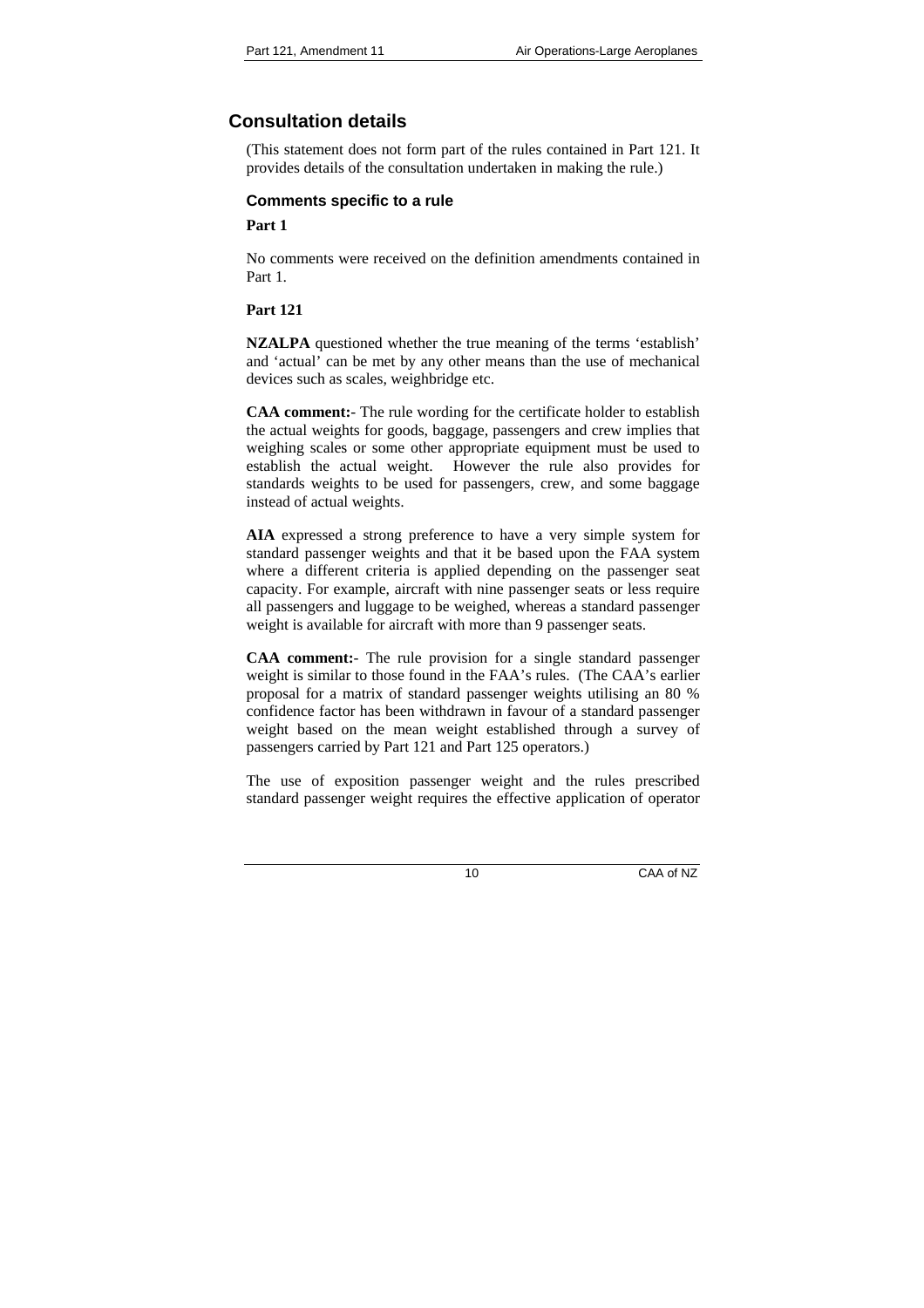procedures and effective monitoring by the CAA to ensure that the desired level of safety is attained.

**AIA** believed there was support for an option which has a standard weight for passengers minus any luggage. Their understanding is that this weight would be closer to 80 kg. Under this option all carry on luggage would be weighed.

**CAA comment:-**The independent survey of passenger weights carried out by NFO New Zealand in 2003 identified the mean carry-on baggage weight for passengers to be 5.3 kg for Part 121 and 4.8 kg for Part 125.

The flexibility in the rule will allow an operator to use standard weights as suggested by the AIA. Rule 121.303 permits approved exposition weights to be used if the operator can produce evidence to support their claim that their passengers do not carry extra baggage into the aircraft, or if the operator decides to weigh all carry-on baggage.

**NZALPA** considered that while it would seem reasonable to align cabin crew with passenger weights, flight crew are more likely to weigh more. Flight crew remain predominantly male and do not align with the gender ratio used for passengers. They considered that the use of 85 kg is not appropriate. Instead, the weight should be in accordance with a weight matrix that establishes an 80% confidence level (i.e. by using such a matrix, the resultant crew member weights will be correct 80% of the time).

**CAA comment:-**It was determined during a TSG meeting that a standard figure of 85 kg for all crew was a representative figure. However, this figure has been updated to 86 kg, which aligns with the result of the 2003 passenger weight survey.

**NZALPA** considered that the use of the word 'clearly' in relation to the passengers whose weight is "clearly" greater than the standard weight being used is inappropriate as it implies something more than a suspicion or a likelihood that the passenger (including hand-baggage) may be greater than the exposition weight or the applicable standard weight. The term 'clearly' fails to provide a commonsense and cautious intervention point. NZALPA recommended that the word clearly be replaced with the phrase 'likely to be'.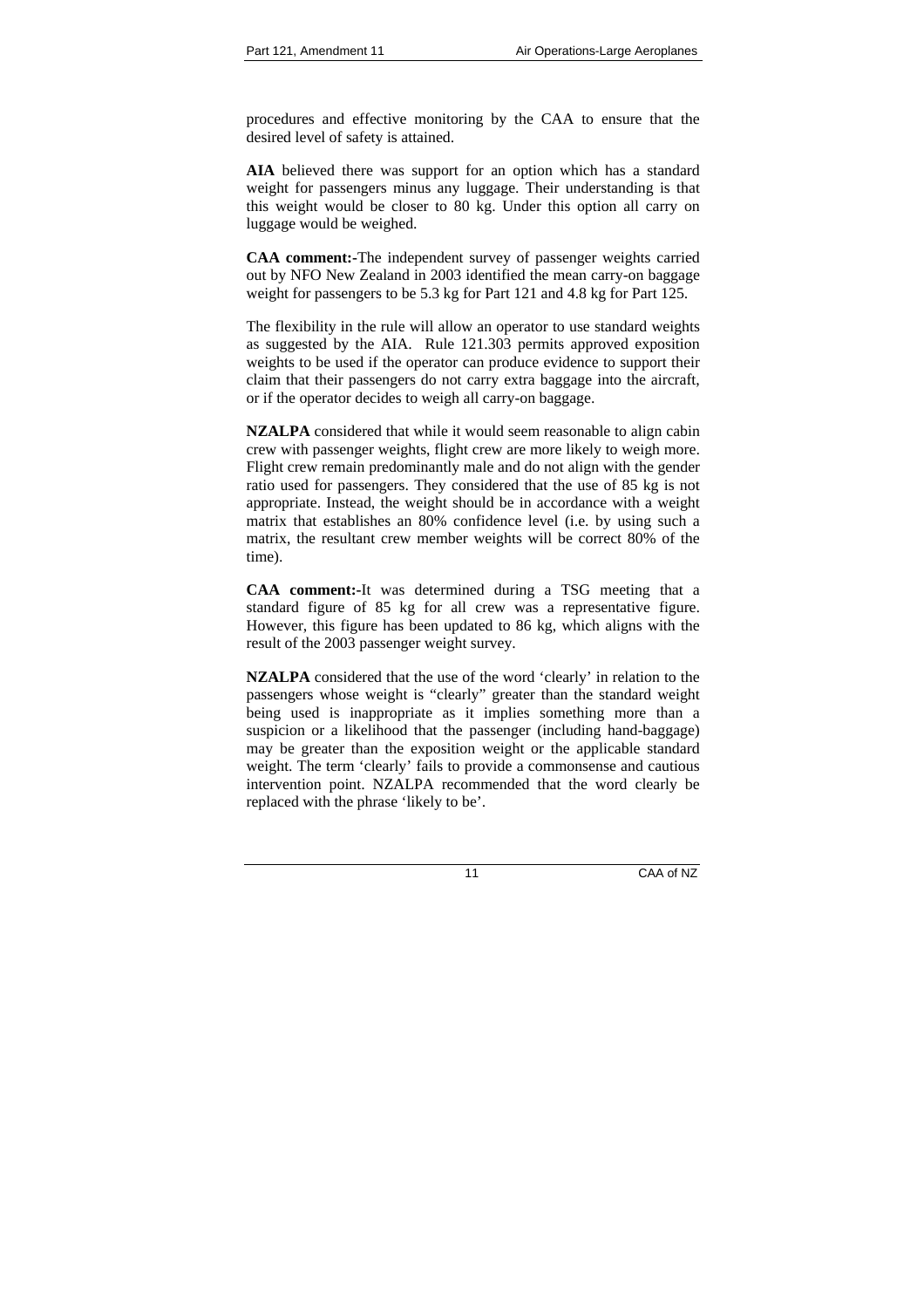**CAA comment:-** There is general agreement between the organisations consulted during this rule development that air operators will only be able to assess passenger weights to the nearest 20 kg. For example, it is more likely an operator will be able to identify a passenger who "clearly" weighs more than 85 kg rather than is "likely to be" greater than the figure of 85 kg.

**AIA** commented that as the Rules are deemed regulations they are most concerned as to whether or not a methodology can be applied prior to a Rule becoming law. The AIA would not wish their members to go to the expense of conducting a survey without first knowing that the survey is in fact lawful.

**CAA comment:-** Advisory Circular AC 119-4 describes one methodology that may be used to establish an exposition passenger weight through survey. The AC provides information that the CAA considers to be an acceptable means of compliance. The function of the AC is to provide additional information to assist the operator in meeting the requirements of the rule.

Exposition weights established in accordance with AC 119-4 will be considered by the CAA both prior to and after this rule comes into force.

**NZALPA** commented that the pilot-in-command needs both weight and balance information prior to preparing for commencement of the flight. The load manifest requires certification by the pilot-in-command and ought to contain information in relation to the centre of gravity.

**CAA comment:-**Rule 121.307(x) requires evidence that the centre of gravity is within the specified limits. It is agreed this evidence needs to be made available to the pilot-in-command prior to flight, therefore the words "except where this is recorded by the certificate holder in another document" that were contained in the NPRM have been removed from this rule.

### **General comments**

**NZALPA** commented that any system which is used as an alternative to scales or weighing apparatus must be able to achieve a level of accuracy that is similar to the accuracy achieved by weighing the passengers and baggage. NZALPA considered that neither the 'standard' nor the 'exposition' weights used alone or in combination with intervention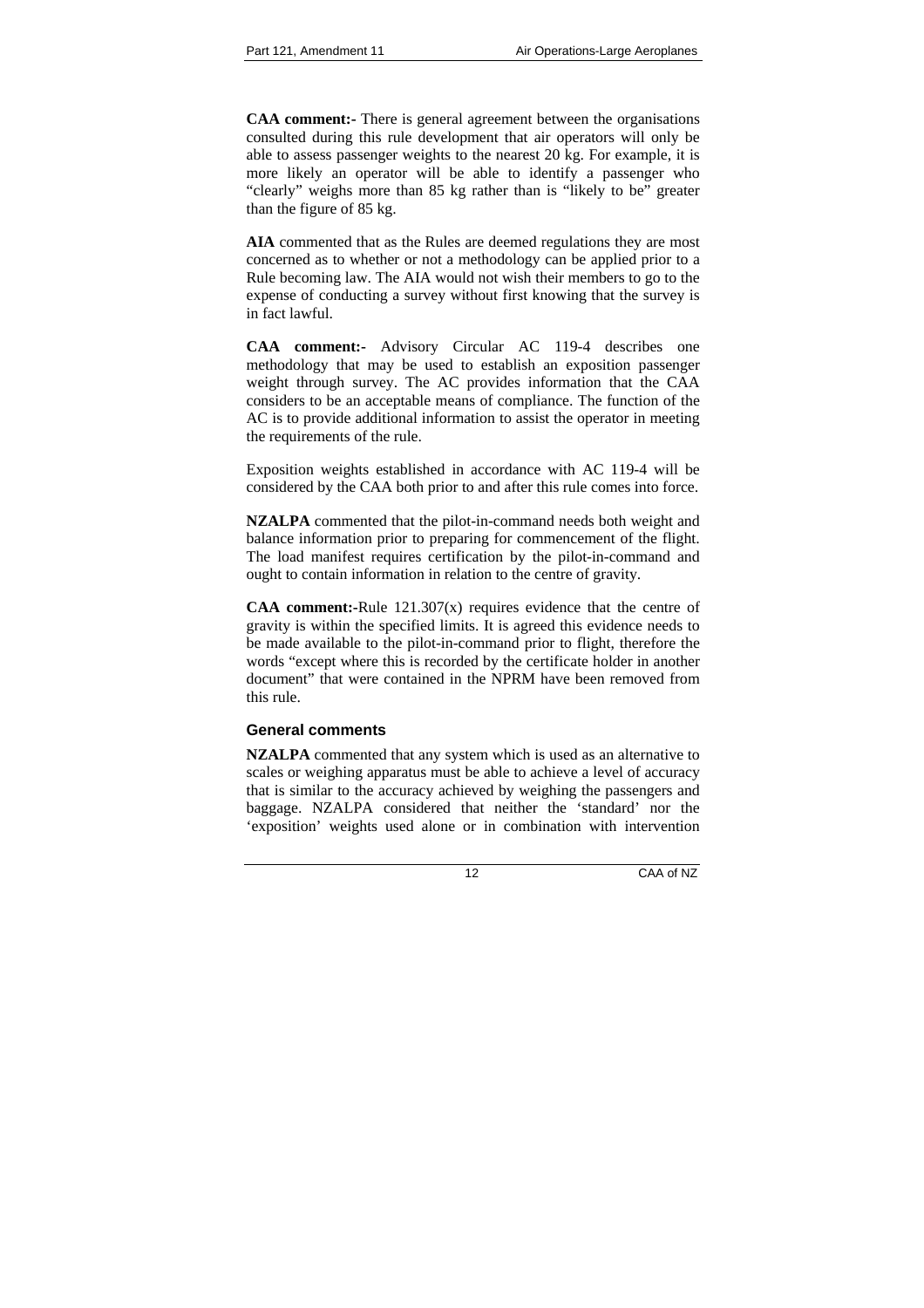procedures have been demonstrated to achieve this. They consider that it has not been demonstrated that it is possible or practical to assess passenger weights.

**CAA comment:-** The use of standard passenger weights is common practise both in New Zealand and in many overseas States. The CAA is satisfied operators currently use procedures that can be developed to adequately meet the requirements of this rule. The rule has been written without being overly prescriptive in order to allow operators the ability to create procedures that best meet the needs of their operations.

**NZALPA** commented that a 50% confidence level for exposition passenger weights is totally inadequate.

**CAA comment:-**The use of a 50% confidence level occurs when the mean weight established through statistical survey is applied as an exposition weight. Established international practice allows the use of a mean weight where that weight has been established by a recognised survey method.

**AIA** commented that they were firmly of the view that the Civil Aviation Act 1990 Section 33 requires a cost benefit analysis to be undertaken [for] every rule change.

**CAA comment:-**The provisions of the Civil Aviation Act 1990 do not require the Minister to conduct a cost benefit analysis for the purpose of rule making. Although the promotion of aviation safety at reasonable cost are functions of both the Minister and the Authority under sections, 14 and 72B of the Act respectively, Part 3 of the Act regarding the Minister's power and procedures for making rules does not mention cost other than the requirement in section 33(2) that the Minister must have regard to and give such weight as may be considered appropriate to the cost of implementing a rule proposal. This does not imply that a cost benefit is required for every rulemaking action.

This rule does not change the long standing requirement for operators to establish the weight of their passenger loads prior to flight. Operators who have previously been using realistic passenger weights will not notice any change in compliance costs.